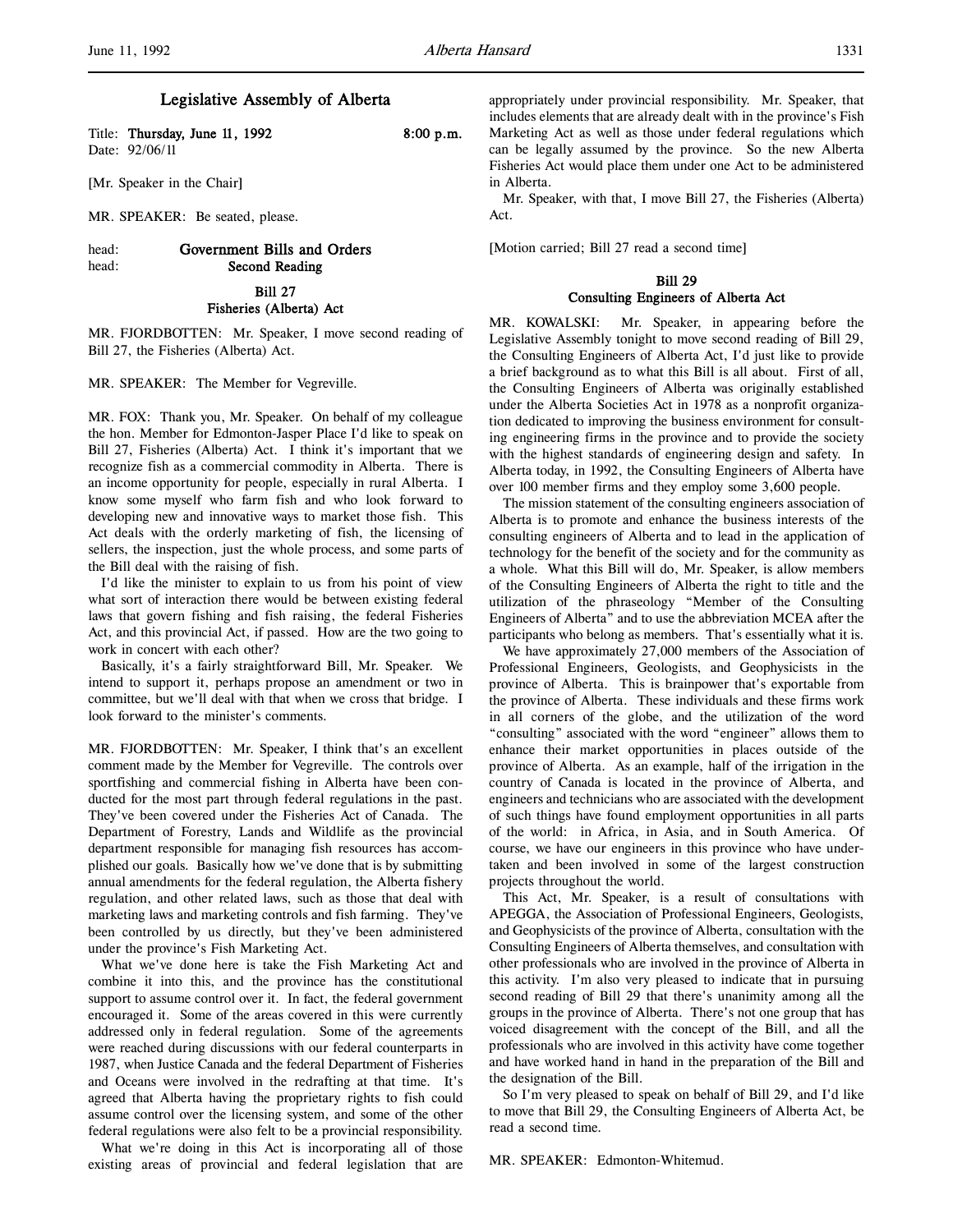MR. WICKMAN: Thank you, Mr. Speaker. My understanding is that we're going to go into committee later, but on second reading I just want to say at this particular time that I disagree with the statements made by the minister in that there's no opposition to the Bill. We've received a number of letters in opposition from various engineers throughout the province, and I do have one here that I will send over to the minister later on so he can read some of the concerns that have been expressed. There may be, generally speaking, more support than opposition, but I don't think it's correct to say that all parties are in agreement, at least not based on the correspondence that has come to our caucus. I'll address it in further detail in Committee of the Whole.

### MR. SPEAKER: Edmonton-Avonmore.

MS M. LAING: Thank you, Mr. Speaker. I just raise a concern with the minister bringing forward this Bill. I know that in other professions Acts concern has been expressed over who has control of title and who has the right to define the criteria by which one becomes a member of the profession and can call themselves by that professional designation. I'm wondering if a person who is not a member of the Consulting Engineers, the professional organization, is in any way able to use the designation "consulting engineers" as in the case of social workers, where one can call themselves a social worker without being a member of the social workers' profession and only is the title "registered social worker" controlled by the association itself. I don't see evidence in this Bill as to who has control of title.

#### 8:10

MR. FOX: Mr. Speaker, I'd like to thank the minister for his comments in second reading and just echo the concern, if I might, of the Member for Edmonton-Avonmore. I think the principle that we establish a group called the Consulting Engineers of Alberta that has ability to govern certain aspects of the profession is a principle that we support, and we certainly support the Bill in second reading.

Having read through the Bill, I too wonder if the minister can envision any problems with respect to who is and who isn't registered under the Act and able to call themselves a consulting engineer in Alberta.

There are certain restrictions for registration. The registrar who is appointed has the ability to approve or not approve, refuse to grant approval to partnerships or associations that apply for membership, and it seems to hinge on whether or not they meet the requirements set out in regulation. That seems to be the main criteria on which membership could be refused by the registrar. I'm wondering if the minister would explain to us whether or not the regulations have been established. Have they been agreed to by a majority of engineers in the province of Alberta, or are these regulations yet to be developed? If that's the case, how are they going to be developed? What sort of input would engineers have who raise concerns like the person alluded to by the Member for Edmonton-Whitemud?

MR. SPEAKER: Additional? Minister, summation.

MR. KOWALSKI: Thank you very much, Mr. Speaker. I think, first of all, it should be made clear that before an individual in the province of Alberta can use the title engineer, they must become a member of the Association of Professional Engineers, Geologists, and Geophysicists of the province of Alberta and they must have gone through the necessary standardization that would come under the university governing council that would govern all professions in terms of this area. So only individuals who've already met the educational standards and the experience standards that are required by this particular profession might be able to use the terminology engineer.

The Bill itself under section 16 basically will indicate that the regulations will be developed, and section 16 does point out how these regulations will be developed. They'll be developed by a majority of the membership at an annual meeting in a direct vote, and they will have to be approved by the Lieutenant Governor in Council.

Any bylaws, Mr. Speaker, that might be developed by the Consulting Engineers of the province of Alberta also will need – and this could be a bit unique in the sense – under section  $17(2)(b)$ the minister responsible for this legislation to approve the bylaws as well, and that provides a governance and protection for it.

Mr. Speaker, should the hon. Member for Edmonton-Whitemud have documentation of disagreement with this, I wish that he would file it with the Legislative Assembly so that all members might see it, because to my knowledge there is no opposition to this particular Bill. It may have been dated several months ago, but in the last number of days there has been agreement reached by all of the professional bodies with respect to this, and I'm assured that that is to be the case. However, I look forward to getting whatever particular submissions there might be.

I would move that Bill 29, the Consulting Engineers of Alberta Act, be read a second time.

[Motion carried; Bill 29 read a second time]

| head: | Government Bills and Orders |
|-------|-----------------------------|
| head: | Committee of the Whole      |

[Mr. Schumacher in the Chair]

MR. CHAIRMAN: The committee will come to order, please.

### Bill 27 Fisheries (Alberta) Act

MR. CHAIRMAN: Are there any questions or comments or amendments to be made with respect to this legislation?

The hon. Member for Edmonton-Meadowlark.

MR. MITCHELL: Thank you. Mr. Chairman, I have one question and one amendment. My question concerns the fact that our analysis indicates that the minister responsible is not named under this Act. Which minister would be responsible for implementing this Act? I think that's a problem.

My amendment concerns the question of there being insufficient rigour in the regulation of fishermen lifting their nets. The problem that's been indicated to us by some people active in this industry is that some fishermen will leave their nets in the water too long. The fish that have been caught will die and begin to deteriorate and are therefore wasted. There have been cases identified in the industry where fish are simply dumped, again a tremendous waste.

Our concern would be that both of these possibilities be addressed in this Act. We contacted the minister's office. We were referred to the official responsible for this particular Act. That official did get back to us and indicated that we would find out whether the government was accepting this amendment. It seemed so obvious that this should be in this Act that we felt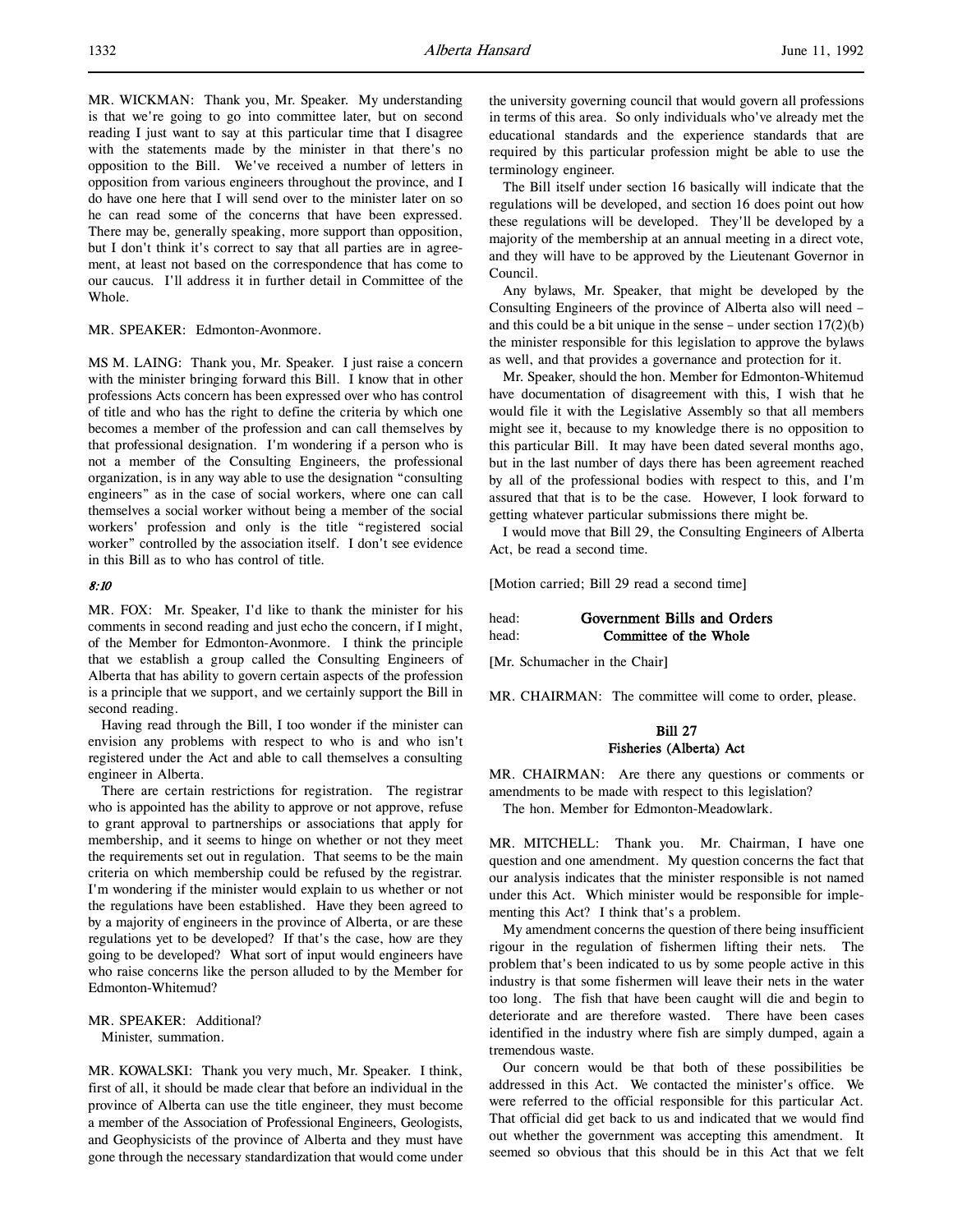l,

The amendment that I present – it's been approved by Parliamentary Counsel – would indicate that

except under severely adverse weather conditions, a commercial fisherman shall [be required to] lift his nets

or her nets, it should be,

every twenty-four hours during open water fishery and every fortyeight hours during the remainder of the year.

That would basically be 24 hours during the warmer time, the summer, 48 hours during colder times, and we would specify in this amendment as well that

it shall be an offence for any fisherman to allow fish to waste or spoil.

So I move that section 34(4) be amended by adding the words that I have just indicated as being sections 4.1 and 4.2.\*

MR. CHAIRMAN: Are there any comments with respect to the amendment? I'm sorry; it should be circulated.

MR. GOGO: Mr. Chairman, I believe certainly the House leaders, if not all members, should be in receipt of the amendment if and when you approve it, sir.

MR. CHAIRMAN: It is presently being circulated.

MR. MITCHELL: This would be an amendment to section 34(4). It would be an addition to 34(4), not 36(4). Sorry.

### 8:20

MR. CHAIRMAN: Does the hon. member propose to move his amendment to section 4?

MR. MITCHELL: 34(4).

MR. CHAIRMAN: Does the hon. member mean section 34 where it says section 4?

MR. MITCHELL: I'll repeat my motion and add to it. I'm moving, Mr. Chairman, that the Bill be amended by adding the following after section 4:

- 4.1 Except under severely adverse weather conditions, a commercial fisherman shall lift his nets every twenty-four hours during open water fishery and every forty-eight hours during the remainder of the year.
- 4.2 It shall be an offence for any fisherman to allow fish to waste or spoil.

I would further move that section 34(6) be amended by adding the words "4.1 and 4.2."

Thank you.

MR. GOGO: Sir, the government is waiting to hear your ruling on whether the amendment is in order.

MR. CHAIRMAN: Parliamentary Counsel advises that it is appropriate as to form with the correction of the typographical error.

MR. GOGO: Thank you, sir.

MR. CARDINAL: I'd like, Mr. Chairman, just a brief moment to speak against this amendment. The Member for EdmontonMeadowlark, it seems, does not understand how the commercial fisheries operate in Alberta. A motion like this would be very, very embarrassing for the fishermen themselves because it's something that doesn't happen now.

When the fishermen set their nets, they do lift them within just a few hours, within eight to 10 hours, not the 24 hours that's outlined in here. Now, in cases where there's a severe storm, you would be endangering lives if you made it compulsory for commercial fishermen to get out on a lake. The commercial fishermen out there are very, very professional people and monitor their own management of harvesting the fisheries and would not purposely leave nets in there longer than necessary.

An amendment like this is absolutely not necessary. Even the second part of it, where it suggests that they would not allow more than 48 hours – well, that never happens out there. I would hope that we defeat this amendment.

MR. CHAIRMAN: The hon. Member for Smoky River.

MR. PASZKOWSKI: Thank you. I, too, would like to speak in opposition to this amendment. As the hon. Member for Athabasca-Lac La Biche has pointed out, it shows a total lack of understanding of the fishing industry. This no doubt is a wonderful position for an urban fisherman who has never been out discussing the issues with the commercial fisherman. As my hon. colleague has pointed out, if you leave a net in the water for any extended period of time, the damage that's done to the net is insurmountable. It's a very, very foolish policy to leave a net in the water, for fear that rats and other animals can get into the net and tear the net to shreds. That's not a practice that . . .

### SOME HON. MEMBERS: Rats?

MR. PASZKOWSKI: Muskrats. Muskrats do exist in water, in lakes.

It seems very, very, very unfortunate that our time is being spent discussing amendments such as this that haven't been thought out, that haven't been developed, and that show a lack of understanding of the industry. Fish will spoil and fish will die if they stay in the nets, and good fishermen don't do that kind of practice.

I would encourage all the members in this House to defeat this amendment.

MR. CHAIRMAN: The Chair, recognizing the hon. Member for Highwood, just for the purposes of clarity would advise the committee that we are dealing with an amendment to section 34(6). I think the Chair inadvertently suggested it was 34(4) in previous comments, but it's 34(6).\*

The hon. Member for Highwood.

MR. TANNAS: Thank you, Mr. Chairman. I hate to disagree with you. We have before us an amendment that on the face of it says that it's 36(4). There is no 36(4). Then it says 34(4), but it doesn't follow because 34(4) says . . .

MR. CHAIRMAN: I just corrected this. We are dealing with 34(6). That's what the intention of the hon. Member for Edmonton-Meadowlark was.

MR. TANNAS: Section 34(4) says, "A person who alters a licence other than in accordance . . ."

MR. CHAIRMAN: We're not dealing with 34(4).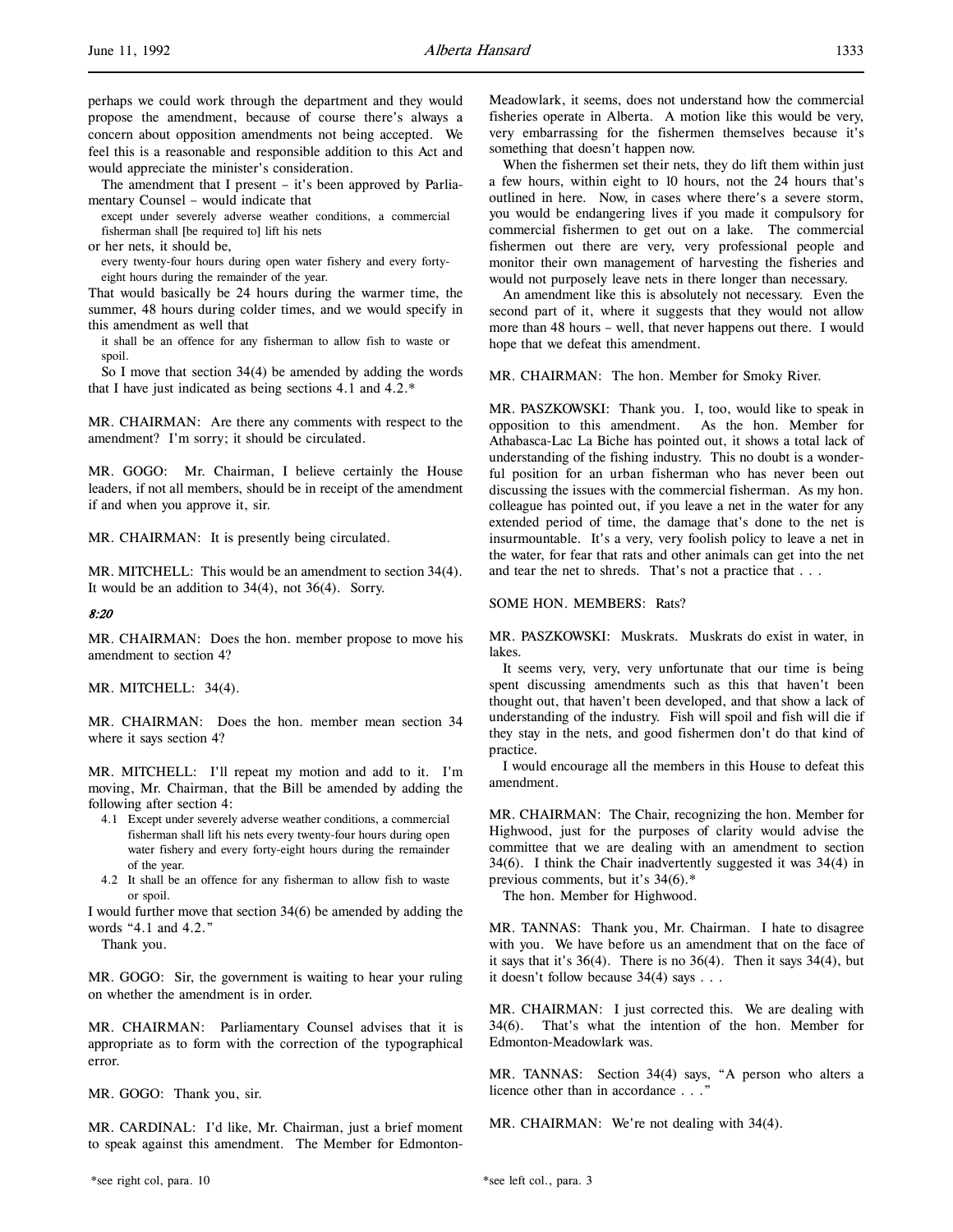MR. TANNAS: I know we're not. I would also suggest, Mr. Chairman, that we're not dealing with 34(6). I think we might be dealing with 32(4).

MR. CHAIRMAN: We're dealing with 34(6), and the request of the hon. member was to add his previous amendment of section 4 to 34(6).

Are there any further questions or comments?

The hon. Member for Edmonton-Kingsway.

MR. McEACHERN: Yes. I would just perhaps try to sort out this numbers game for a minute. The way I read it – and I think I understand the Member for Edmonton-Meadowlark accurately – the first sentence in this motion is correct in what he intended: "Moved that the Bill be amended by adding the following after section 4," on page  $5 - okay$ ? – so that we don't get mixed up with 34 and 36. [interjections] You're right.

That also requires, then, that section 34(6), as the Chairman said, would have added to it the words "4.1 and 4.2" so that they would be part of that list at 34(6).

MR. CHAIRMAN: Are there any further questions or comments? Is the committee ready for the question?

The hon. Member for Edmonton-Meadowlark.

MR. MITCHELL: Mr. Chairman, the Member for Smoky River said that good fishermen wouldn't require this. Exactly right. This isn't here for good fishermen. Speeding tickets aren't there for good drivers; criminal codes aren't there for good people. This is here for people, fishermen, who do not adhere to the proper rules and the logic in the sense of not leaving their nets in because some muskrat might eat it.

The fact of the matter is that we have investigated this in the industry. We have talked to people in the industry. We have talked to a number of people in the industry who have said explicitly – if this government isn't listening to them, we are listening to them – that they would like to see this improvement in the Act. If it is, as the Member for Lac La Biche says, that fishermen would never do this, then I guess he wouldn't have to be concerned that this is here, because it would never be implemented. But I guarantee you that there are cases where this does occur, where this has occurred.

This amendment doesn't just deal with fish in nets; it also deals with cases of fishermen dumping their catch for whatever reason. Maybe they left their net in too long and the catch is no longer any good. There are cases that we have talked to people in the industry about. There is a case, in fact, where one fisherman dumped 3,000 pounds of fish and admitted to other people that he did it, and that is an offence that should be acknowledged in this Act and should be dealt with in this Act.

It's all very well and good for the backbenchers over there to think that they have all the answers for every conceivable question that's ever addressed in this Legislature, but clearly they don't. The one thing we know about them for sure is that they are not perfect. I'm not giving this because this is a seminal piece of legislation; I'm saying that commercial fishing and fisheries in this province can be improved by these amendments. I ask for a moment's consideration on the part of these guys instead of some knee-jerk reaction that every conceivable suggestion that's ever presented to them in this Legislature is wrong. Vote for it for once.

### 8:30

MR. PASZKOWSKI: I have to respond because of the statements that were made.

MR. DOYLE: Because of the muskrats.

MR. PASZKOWSKI: Partly because of the muskrats.

Commercial fishermen live off the avails of their nets. To leave a net in the water for 48 hours would destroy that net and the fish, and the commercial fisherman is not going to remain a commercial fisherman by doing those kinds of things. If a person runs off the edge of a building, jumps off that building, he's not going to be back to carry on with his everyday activities. That's exactly the point that I am making here. If indeed you are going to be a commercial fisherman and you are going to remain a commercial fisherman, you're going to have to perform. There is no one that is going to be able to enforce that person to do that other than the natural course of events that will eliminate that fisherman. Because his net is going to be gone, he's not going to be in the business any longer. The fish are going to be wasted, and that fisherman is no longer going to be a commercial fisherman.

MR. CHAIRMAN: Is the committee ready for the question? The hon. Member for Edmonton-Avonmore.

MS M. LAING: Mr. Chairman, the arguments just presented make no sense at all. We have rules of law because people work against their best interests and the interests of other people all the time. Because people wreck their cars when they drink and drive doesn't mean that we don't have to have rules against drinking and driving, for goodness' sake. We have rules to protect. I have no understanding why this member would oppose this amendment if in fact it would have no application or no impact on anybody. So it's suggesting that he does not want the protection that this amendment would present.

MR. MITCHELL: Mr. Chairman, I'd like to address these latter comments by the Member for Smoky River. The fact is that a politician in the Conservative back bench who would commit a conflict of interest would presumably get elected out of office next time. It would be against his or her interests to do that. So we can draw this parallel with this fishing argument that the Member for Smoky River is using. At the same time, this government recognized that we needed conflict of interest legislation and brought it in. Why would we need it if any members who are about to do that are going to be thrown out of the legislative and political process? Clearly, you have to have those kinds of legislation in place.

I would like to close by saying that the Member for Smoky River and the Member for Athabasca-Lac La Biche, in defying logic, in defying precedent, in defying probably about 50 or 60 percent of the reasons for all legislation of this nature that's ever been brought through a Legislature, have perhaps made one of the weakest arguments that I have ever heard in the six years that I have sat in this Legislature. I want that to be a matter of the record, Mr. Chairman.

MR. CHAIRMAN: Is the committee ready for the question on the amendment?

HON. MEMBERS: Question.

[Motion on amendment lost]

MR. CHAIRMAN: Are there any further questions or comments or amendments?

[Title and preamble agreed to]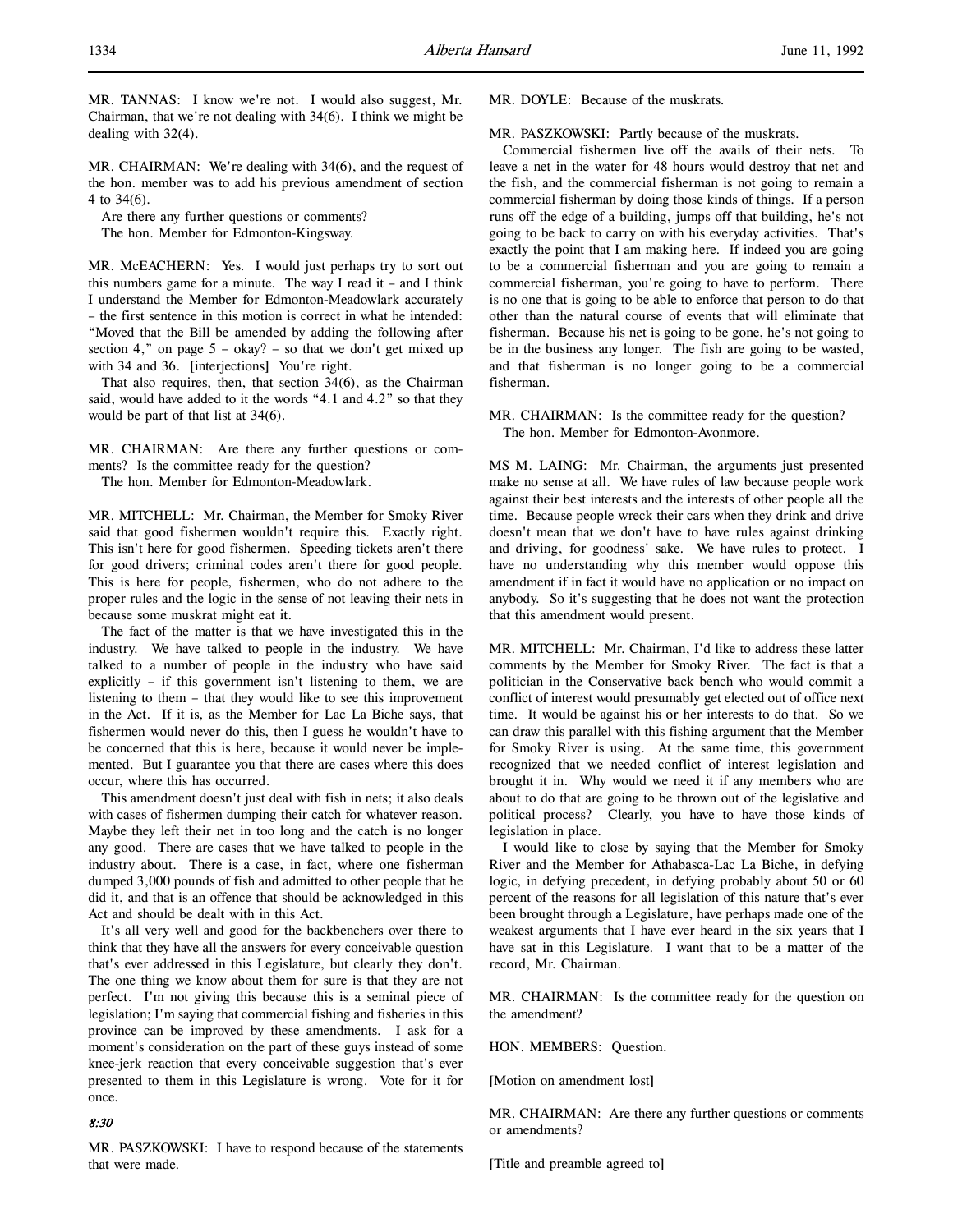[The sections of Bill 27 agreed to]

MR. FJORDBOTTEN: Mr. Chairman, I move that Bill 27 be reported.

#### [Motion carried]

## Bill 29 Consulting Engineers of Alberta Act

MR. CHAIRMAN: Are there any questions or comments to be offered? The hon. Member for Edmonton-Whitemud, followed by Edmonton-Avonmore.

MR. WICKMAN: Thank you, Mr. Chairman. I had the opportunity to circulate one copy of the correspondence to the minister, and he was kind enough to respond to it and explain the situation of some ongoing discussions between two different bodies. So I'm satisfied now that that will take care of itself in due course.

There are a couple of questions I'd like him to respond to when he concludes speaking on the Bill or possibly during third reading. Firstly, how does this legislation establish the Consulting Engineers of Alberta as a corporation and its various regulations and bylaws work with those already established under APEGGA? How does the legislation impact NAFTA and interprovincial trade? As well, Mr. Chairman, is the specific intent of the legislation to promote the interest of consulting engineers within Alberta, or is it designed to regulate the very general profession of consulting engineers in this province?

Now, Mr. Chairman, if the minister would take the opportunity at the appropriate time to respond to those questions, it would give me further determination as to whether I would feel comfortable supporting the Bill when we deal with it at third reading.

Thank you.

MS M. LAING: Mr. Chairman, I have some questions for the minister. When I read section 2, certainly there is an indication that a consulting engineer who is a member of the Consulting Engineers of Alberta may describe him- or herself as an MCEA, member of the Consulting Engineers of Alberta, but nowhere in this Act do I see a prohibition against a person who is not a member of the Consulting Engineers of Alberta calling themselves a consulting engineer. Now, I would take note again of other professional Acts, namely the Psychology Profession Act, in which there is a prohibition against a person who is not a chartered psychologist calling themselves a psychologist. Unless you have that clarification, people may call themselves consulting engineers when they are in fact not members, not licensed, and not governed by the body, the Consulting Engineers of Alberta. Therefore, I would suggest that the public may be at risk, assuming that there are educational standards, discipline standards, competency standards that are in place that that person can circumvent.

Further, there is no provision for penalties for persons who call themselves members of the Consulting Engineers of Alberta when they are not members of this body being there is no penalty for that kind of a violation. So I have concern that the minister may not have understood my first comments or questions.

When I look at section  $5(2)$ , I'm not sure what that means. It says, "No member shall have more than one director on the Board at the same time." I don't know how a member would get more than one director on the board of directors at the same time. I wait to be enlightened on that matter.

In section  $17(2)$  I wonder why it is that the minister must give approval to the bylaws. Again, looking at other professions Acts,

I see that approval by the Lieutenant Governor in Council is required for regulations, but the approval of the minister is not required for bylaws. It would seem to me that this Act then takes away some of the autonomy and the right to self-governance from the association itself. So again I would ask: why are these provisions? Is the Consulting Engineers association aware of this control that is being exercised by the government in regard to this matter?

#### 8:40

MR. KOWALSKI: Mr. Chairman, could I repeat again during committee of Bill 29 that this Act was built, manufactured, written in consultation with the Association of Professional Engineers, Geologists, and Geophysicists of Alberta as well as the organization known as the Consulting Engineers of Alberta. So in direct response to the last question raised by the Member for Edmonton-Avonmore indicating whether or not these groups were aware of section 17(1), they most certainly were.

I think it's important again to recall, Mr. Chairman, that this is permissive legislation, that this is the first time consultation has been done in Canada and in Alberta. Alberta has more engineers per capita than any other province in Canada, and it's a part of the technological brainpower base in this particular province. These engineers work throughout the whole world, the result of the engineering faculties we have in this province, the result also of the excellent education provided by NAIT and SAIT and the other technical schools in this province. A tradition, I guess, of the history in this province of business in oil and gas and what have you is that we have those numbers.

Section 17(2)(b) was put in there to in fact ensure that as the regulations and bylaws were being developed and were being built by those who are members of the Consulting Engineers of Alberta, in essence should there be division within their so-called professional organization, to ensure the minimum degree of acrimony then they would say, fine; if it was a case of 50.5 percent on one side and 49.5 percent on the other side, then in essence that simple majority wouldn't allow it to go forward. In essence, it would be held up until they come back to another annual meeting, because the minister would have to sign it, and he would say, "Now go back and get your thing done."

It may very well be that in several years to come, after the Consulting Engineers of Alberta association has matured, are fully functioning, we could amend this and take this out. At the moment the request basically was a governance for them and the protection for them that that would be so. That's the reason, and that's the answer given.

The Member for Edmonton-Avonmore as well questioned what the word "member," I guess under section 5(2), could be. As defined in the Act, the member could either be an individual or it could be a grouping, an association, a corporation; it might have 25 individuals that are part of that particular organization or that particular firm. All that means is that no firm could have more than one person on the board of directors. That would ensure the maximum amount of democracy would exist within the whole organization, would not allow a major consulting firm that might have a couple of hundred principals or individuals associated with it to have 10 of them on the whole board, stack the meeting and get them all in there. So this basically ensures that there's the greatest amount of democracy.

The Member for Edmonton-Avonmore also talked about section 2, which is the right-to-title provision of it. Perhaps I could just refer her to section 18(1), which deals with penalties. Section 18(1) basically says: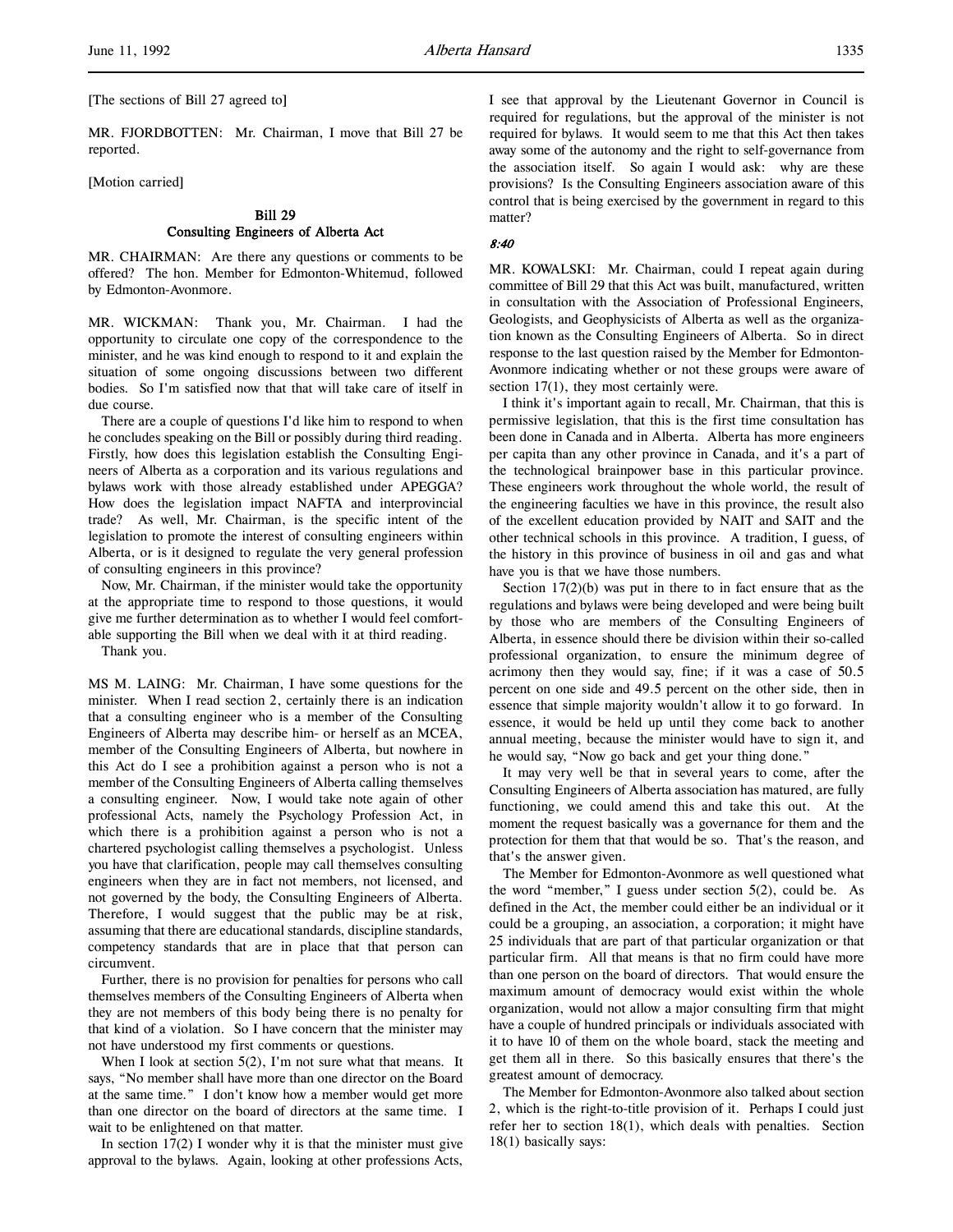An officer, employee or agent of a corporation or an individual who contravenes section 2 is guilty of an offence and liable

and then it list the offences in there. So I think that perhaps section 18(1) really deals with the question arising out of section 2 that the Member for Edmonton-Avonmore dealt with.

The Member for Edmonton-Whitemud raised questions with respect to the consultation with the Association of Professional Engineers, Geologists, and Geophysicists of Alberta, or APEGGA, and I think I've already responded to that. The second question: this has no impact at all on interprovincial trade across the country of Canada. Standards for engineers are basically uniform throughout the whole country of Canada. This will be the first time that in any province engineers have basically come forward with the request to have the designation of a title, "Member of the Consulting Engineers of Alberta." Recently the Member for Calgary-Glenmore, who functions as the chairman of Professions and Occupations, was invited to go to Saskatchewan and speak to the engineering association of Saskatchewan. This was a matter of interest raised by them, and I know it's the same thing in Ontario and Quebec, that they will be moving in this area as well.

The third question the Member for Edmonton-Whitemud raised was: is this a document that would basically regulate or promote? It will do all of these things. In essence, this is a group of engineers who do consulting work. Essentially, I want to repeat again, the vast majority of the work is done outside of the province of Alberta. It's done in the world marketplace, and in other countries of the world various consulting engineers have various titles. When engineers from Alberta go to compete against other engineers from other parts of the world, they may have titles that mean different things. It's been told to me that our engineers basically said that the word "consulting" is very important in the world marketplace, and that's one of the reasons why we're moving in this direction as well.

So it's to regulate, on the one hand, the standards and design, although APEGGA is basically the biggest regulator. Secondly, it's essentially promotion for Alberta entrepreneurs, not only for the consulting engineers themselves but for the myriad of other people – the draftsmen, the technologists – that might be employed by a firm that does work in another country. A lot of this work is being done, of course, funded through the Canadian International Development Agency or agencies of the United Nations as well.

Mr. Chairman, I believe that I responded to the questions, but I'll wait, then, if there are additional questions.

MR. CHAIRMAN: The hon. Member for Edmonton-Avonmore, followed by Vegreville.

MS M. LAING: Thank you, Mr. Chairman. I guess I'm looking to the definition of "member," then, because in the Bill, when we look at section 1(c), "`member' means a member of the Consulting Engineers." Is the minister then saying that corporations can have a membership status? Is that what he's saying, that the word "member" may refer to corporations or consulting firms in that way rather than to individuals?

Again, he has not answered my question about persons representing themselves as consulting engineers who are in fact not members of the organization. That is, you can call yourself MCEA, and if you do that falsely, then you're in trouble. I thank you for pointing out the penalty section, but it seems to me that they can still call themselves consulting engineers and give the impression that they are a member of this organization, subject to its governance and its criteria and all of that, but in fact not be one.

MR. KOWALSKI: I think the last point of the Member for Edmonton-Avonmore is a valid one, Mr. Chairman. But could I please again point out that all individuals who would become members of the Consulting Engineers of Alberta first of all have to be members of the Association of Professional Engineers, Geologists, and Geophysicists of Alberta; they must belong to APEGGA. So in the event that a member of APEGGA who was not a member of the Consulting Engineers of Alberta used the phraseology MCEA, the penalty would then be prescribed under the professional organization APEGGA. So that's how it would be covered, and I hope that's clear.

The first question the member raised was: could an individual or a corporation be a member? Yes, both of them. There could be a corporation of two engineers.

MR. FOX: Pursuing that line of questioning a little bit, Mr. Chairman, if I might, because sometimes the wording in Bills varies from one Bill to the next and is not always as clear as it should be. In section 8, Application:

The Registrar shall consider an application for registration as a member, and shall

(a) approve the registration if the applicant

and then it says,

(i) is a partnership or other association of persons or a corporation that holds a permit to practise.

Does that mean then, Mr. Minister, that an individual who practises as an engineer, who is licensed by the Association of Professional Engineers, Geologists, and Geophysicists of Alberta but who isn't incorporated can't be a member of the Consulting Engineers of Alberta? It implies to me that you either have to be in a partnership, an association of persons, or a corporation that holds a permit. It may be a redundant question, too, according to the bylaws of APEGGA, but it seems to me when I read it that someone who is an individual who is not incorporated as a professional corporation but is practising as an engineer would not, under this Act, be approved for registration by the registrar and would therefore be subject to section 8(b).

#### 8:50

MR. KOWALSKI: I don't pretend to be a lawyer. It's certainly not my intent to be a lawyer or to attempt to provide legal advice, but I know what the intent was and I know what the spirit of this was. It would not preclude any individual from being a member of the Consulting Engineers in the province of Alberta, and I will ensure that that clarification is indeed dealt with in the regulation and the bylaw if, in fact, it's required in this interpretation. At least the interpretation provided to me when we were dealing with this was that it would allow any individual or any incorporation to be a member. You would not have to become incorporated.

MR. FOX: I'd like to thank the minister for that clarification and assurance.

Reading section 2 again, understanding the concern expressed by my colleague from Edmonton-Avonmore and the minister's acknowledgement of that, it seems to me from reading this that it would be possible for someone who may not be trained, may not be a member of APEGGA to call himself a consulting engineer. Not an MCEA, because that's expressly prohibited by section 2 and the offences under section 18, but it would be possible for someone to call himself Derek Fox, consulting engineer, and I would be exempt from penalties under this Act.

What I would suggest to the minister is that an additional phrase be added to section 2 that makes it clear that no person shall call himself a consulting engineer except those who are members of the Consulting Engineers, et cetera, et cetera. I just wonder if it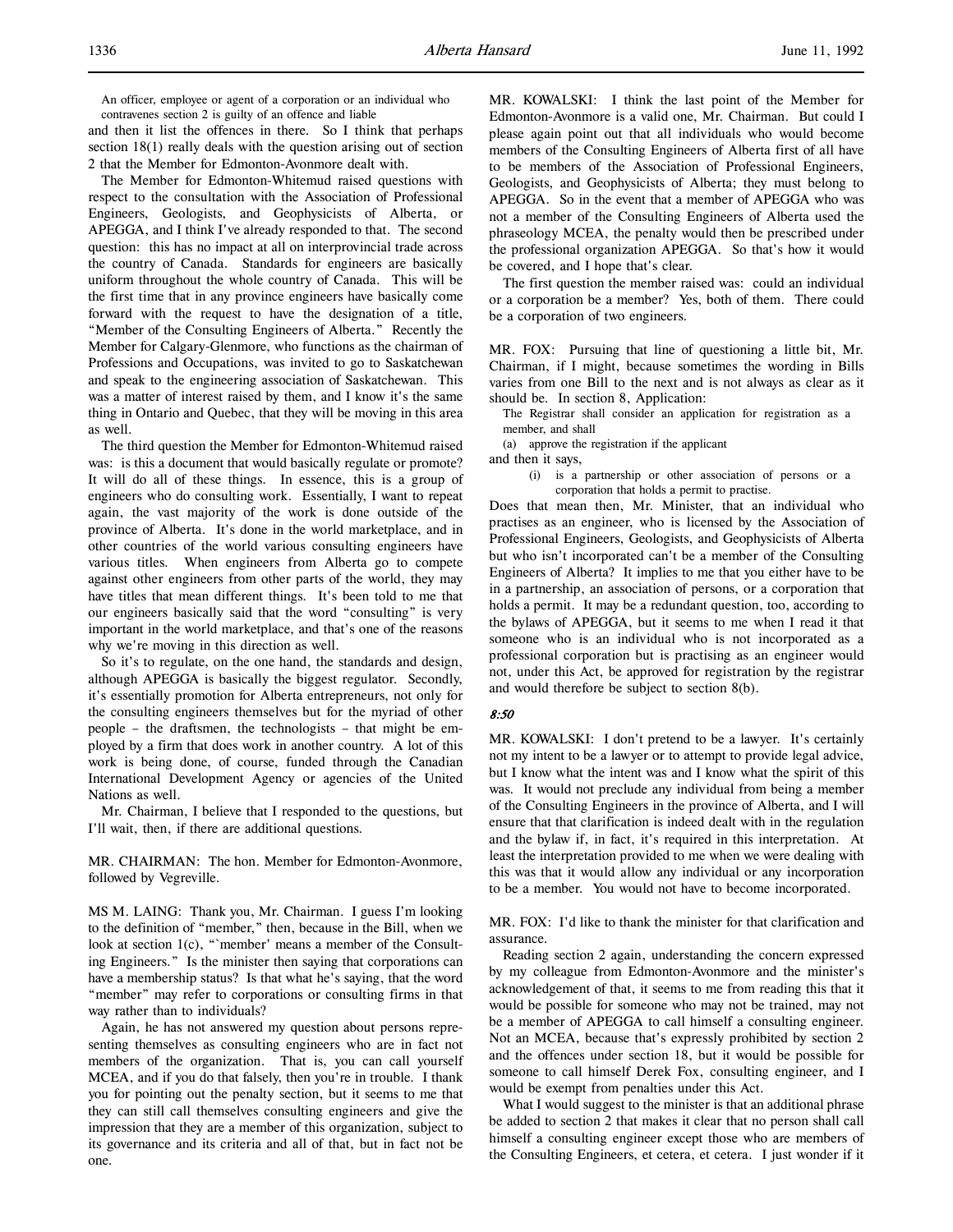doesn't leave open the opportunity for people to falsely represent themselves as consulting engineers when they're not.

MR. KOWALSKI: I really do appreciate the overtures made by the Member for Vegreville, but you know, again, not being a lawyer, I just consulted with the Attorney General, Mr. Chairman, and he assures me that there are laws against fraud. So if an individual were to come and present himself at the door of the Legislative Assembly saying that he was Derek Fox, the Sergeant-At-Arms would probably look at this fellow and say: "No, you're not Derek Fox. The Derek Fox I'm aware of is bald, and you've got bushy hair."

Now, you show me something here, that there's some fraud going on in here. I'm advised that under the fraud laws in the province, in essence that fraudulent activity would be covered in that regard.

What section 2 says is, "No person except a member of the Consulting Engineers shall use the designation." With due respect, the Member for Vegreville is suggesting that we perhaps change the words. But my reading of that would seem to make it very, very clear. "No person except a member of the Consulting Engineers shall use the designation": that would be the same as saying, well, somebody can't use it in another way. I'm not sure what the form differentiation would be. But I will have the matter looked at between now and third reading for ultimate, maximum clarification for the hon. members for Vegreville and Edmonton-Avonmore, and perhaps they might also want to look at the fraud laws as well.

MR. CHAIRMAN: Are there any further questions or comments?

The hon. Member for Edmonton-Avonmore.

MS M. LAING: I'd like to point out to the minister – and I will read from the Psychology Profession Act. The first section, 2(1), of the Psychology Profession Act has the same content as section 2 of the Consulting Engineers Act, but that's section 1 in the Psychology Profession Act. Section 2(2) in the Act says:

No person, except a chartered psychologist or registrant, shall use the title "psychologist" or an abbreviation of it, alone or in combination with another word.

It is really true that you could charge them with fraud and throw them in jail, but if the house has fallen down, it's a bit late.

So what we're doing here is some prevention so that people do not misrepresent who they are, because it can have very serious ramifications if in fact that does occur. I recognize that there are remedies under the law if they do that. However, as I say, the bridge or the house.

MR. CHAIRMAN: Is the committee ready for the question?

HON. MEMBERS: Question.

[Title and preamble agreed to]

[The sections of Bill 29 agreed to]

MR. KOWALSKI: Mr. Chairman, I would move that Bill 29 be reported.

#### [Motion carried]

MR. GOGO: Mr. Chairman, I move the committee rise and report.

[Motion carried]

[Mr. Speaker in the Chair]

MR. SCHUMACHER: Mr. Speaker, the Committee of the Whole has had under consideration certain Bills. The committee reports the following: Bill 27 and Bill 29. I wish to table copies of all amendments considered by the Committee of the Whole on this date for the official records of the Assembly.

MR. SPEAKER: Having heard the report, those in favour of giving concurrence, please say aye.

HON. MEMBERS: Aye.

MR. SPEAKER: Opposed, please say no. Carried.

| head: | Government Bills and Orders |
|-------|-----------------------------|
| head: | Third Reading               |

Bill 18

## Mines and Minerals Amendment Act, 1992

MRS. BLACK: Mr. Speaker, I'm pleased tonight to move third reading of Bill 18, the Mines and Minerals Amendment Act, 1992.

[Motion carried; Bill 18 read a third time]

### Bill 13

### Agriculture Statutes Amendment Act, 1992

MR. ISLEY: Mr. Speaker, I move third reading of Bill 13, the Agriculture Statutes Amendment Act, 1992.

MR. JONSON: Mr. Speaker, while I certainly support the overall content of this Bill, at third reading I would like to express a couple of words of caution with respect to the amendment that was dealt with in changing section 11.

I realize that at the present time mobile butchers, as they're labeled here, are required to have permits in order to operate in the province and that here the change is that that would be clarified and added into the section on empowering the government to make regulations, and it would be using the term "licences."

However, I rise to speak this evening because within my constituency there seems to have arisen a great deal of concern with respect to what will come after this particular amendment is passed, and I'm referring specifically, Mr. Speaker, to the development of regulations. Evidently there are some reports, a great deal of discussion and concern about what might be contained in such regulations. The concern is that they would be too detailed, too restrictive, both for the operators themselves as well as for their farm clients. Therefore, I would just like to flag this particular concern.

I know that there is a process in place whereby there is consultation to take place and that there have to be various steps of approval gone through before any regulations would come into effect, but I do feel that we should not be needlessly raising a concern here before these regulations have in fact been developed. Certainly we in government generally do not need more regulations than are necessary to accomplish the purpose of the Bill.

## 9:00

MR. ISLEY: Mr. Speaker, I appreciate the concern raised by the hon. Member for Ponoka-Rimbey, because I, too, have been receiving some phone calls recently. I believe there are certain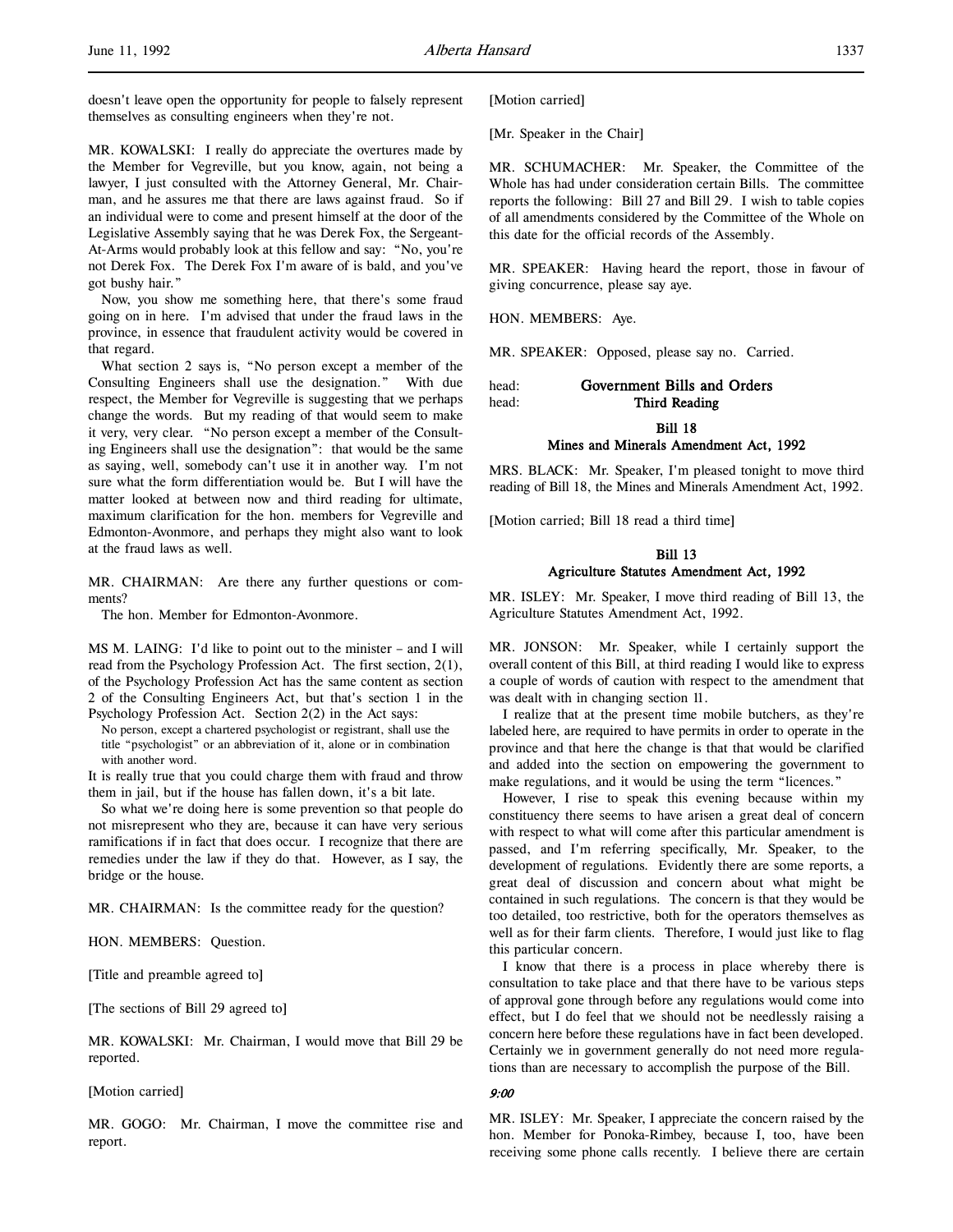parties out there anticipating what these regulations may say and getting worried at this point in time. I can assure you that it is not the intent of the regulations to put anyone out of business, that the regulations will receive full consultation in the industry before they are forwarded by order in council.

HON. MEMBERS: Question.

[Motion carried; Bill 13 read a third time]

Bill 15 Universities Foundations Amendment Act, 1992

MR. GOGO: Mr. Speaker, I move third reading of Bill 15, the Universities Foundations Amendment Act, 1992.

MR. SPEAKER: Call for the question?

HON. MEMBERS: Question.

[Motion carried; Bill 15 read a third time]

### Bill 16 Public Trustee Amendment Act, 1992

MR. SCHUMACHER: Mr. Speaker, I move third reading of Bill 16, but I feel compelled to make a few comments in answer to questions raised by the hon. Members for Edmonton-Strathcona and Edmonton-Gold Bar at committee stage.

The hon. Member for Edmonton-Strathcona was wanting to know the proposed amounts which the regulations made possible by this Bill would be with regard to the size of estates. These regulations are presently being drafted by Legislative Counsel. That job hasn't been completed yet, but I can say that I'm advised that the amount under  $15(8)$  of the Bill would be \$7,000; 23(1), \$7,000; and 23(5), \$8,000.

The hon. Member for Edmonton-Gold Bar also had concerns about these regulations, but I think it just has to be pointed out that they have to be adjusted periodically in response to inflation and other economic factors or else the purpose of the Act will be completely negated. To put this in perspective – and we've heard the amounts being considered of \$7,000 and \$8,000 – we just have to realize that the cost of an average funeral these days is in excess of \$4,000, so I think it should be quite clear to the Assembly that we're really dealing with very modest estates.

With respect to setting the interest rate under section 26, the hon. Member for Edmonton-Strathcona had some concerns there. By way of background, the common fund that is administered by the Public Trustee now stands at approximately \$206 million, so members can see that this is really quite an important matter and also that the Public Trustee should be fairly responsive to changes in rates in order to handle this fund in the most prudent way. Presently it takes in excess of a month to go through the channels to get a rate change, and what is being proposed by this legislation is that the method would be exactly the same. That is, the Public Trustee, the Assistant Public Trustee in charge of finance and administration, together with a representative of the department of Treasury, would still come up with the rate, but instead of going through the cumbersome order in council method, that new rate would become effective by filing same with the registrar of regulations. Therefore, the matter could be kept current.

With those remarks, Mr. Speaker, I again move third reading of Bill 16.

HON. MEMBERS: Question.

[Motion carried; Bill 16 read a third time]

## Bill 17 Irrigation District Rehabilitation Endowment Fund Act

MR. ISLEY: Mr. Speaker, on behalf of the Associate Minister of Agriculture I move third reading of Bill 17, the Irrigation District Rehabilitation Endowment Fund Act.

If there are any questions, I have a couple of experts from irrigation caucus who will be pleased to respond.

MR. SPEAKER: Call for the question?

HON. MEMBERS: Question.

[Motion carried; Bill 17 read a third time]

## Bill 24 Public Safety Services Amendment Act, 1992

MR. TANNAS: Mr. Speaker, I'm pleased to speak on third reading of the Public Safety Services Amendment Act, 1992.

It provides the authority to issue regulations requiring those who handle hazardous materials to develop plans for responding to emergencies. This Bill protects conscripted employees from dismissal. It binds departments and agencies and gives paramountcy where an emergency has been properly declared. It recognizes the local governing status of Metis settlements, and these amendments bring penalties up to date.

Therefore, Mr. Speaker, I move that Bill 24, the Public Safety Services Amendment Act, 1992, be now read a third time.

MR. SPEAKER: Call for the question?

HON. MEMBERS: Question.

[Motion carried; Bill 24 read a third time]

### Bill 26

### Water Resources Commission Amendment Act, 1992

MR. HYLAND: Mr. Speaker, I'd like to move third reading of Bill 26, Water Resources Commission Amendment Act, 1992.

MR. SPEAKER: Call for the question?

HON. MEMBERS: Question.

MR. SPEAKER: The hon. Member for Cypress-Redcliff – I'm his part-time resident – moves third reading of Bill 26, Water Resources Commission Amendment Act, 1992.

[Motion carried; Bill 26 read a third time]

## 9:10 Bill 28 Jury Amendment Act, 1992

MR. PAYNE: Mr. Speaker, as the full-time neighbour of the Speaker I would like to stand tonight and move third reading of Bill 28, the Jury Amendment Act, 1992.

I think little would be served in repeating the remarks that I made in second reading and in committee. However, Mr. Speaker, I would like to express my gratitude to my government colleagues